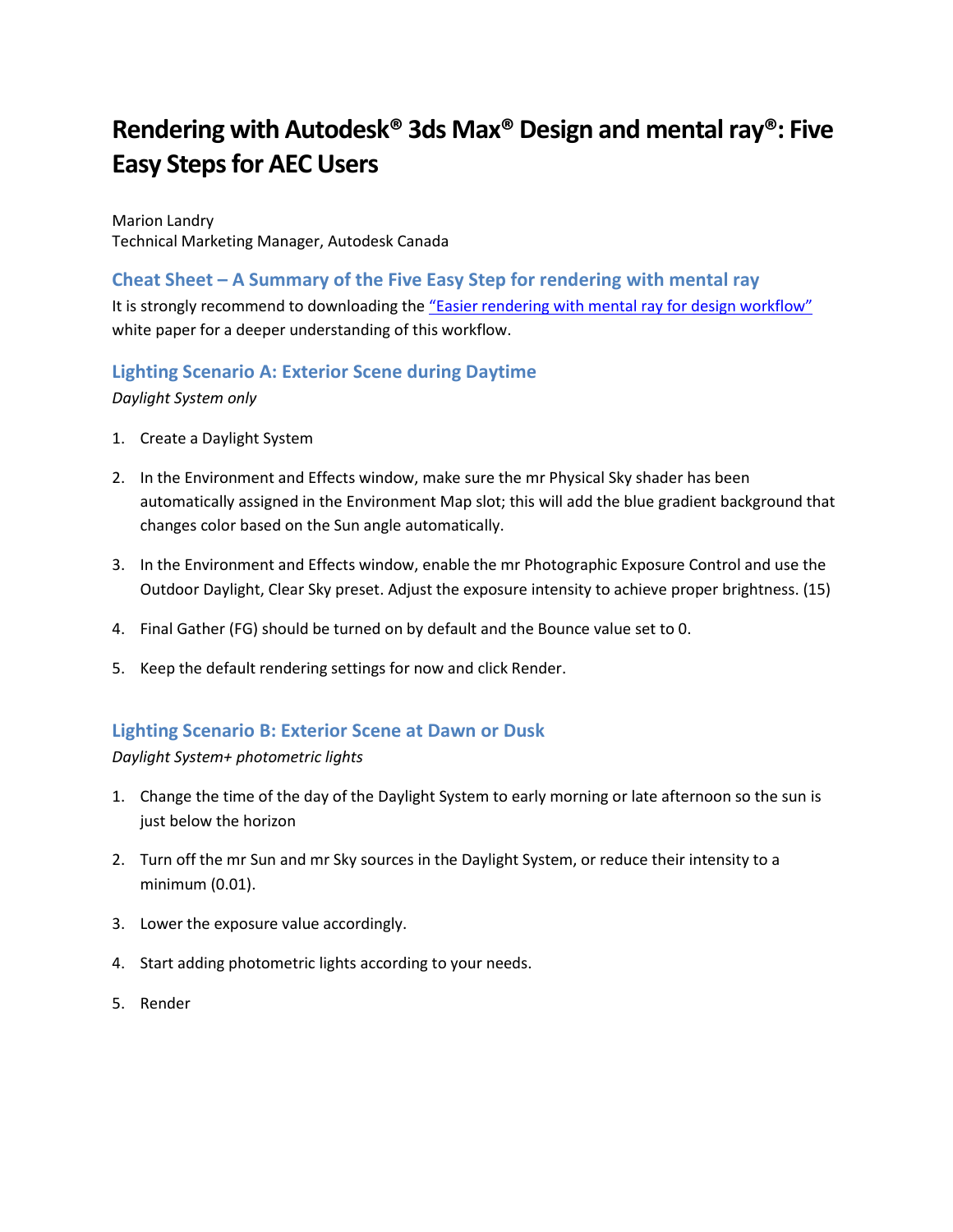# **Lighting Scenario C: Interior Scene with Sunlight Entering Through Windows or Doors** *Daylight System + mr Sky Portals + Final Gather with Multiple Bounces*

- 1. Start by setting up your exterior rendering. Refer to *Lighting Scenario A: Exterior Scene During Daytime*. Once you are satisfied with an exterior rendering, add a mr Sky Portal covering the same size then the opening of space. Make sure the arrow points inside the space.
- 2. Move your camera inside.
- 3. Change the Exposure Control to the Indoor Daylight preset: this will adjust the aperture of the camera to interior lighting conditions, which are darker than exterior spaces. The exposure value might need slight adjustment depending on your scene but this is a good place to start.
- 4. Increase the Final Gather diffuse bounces to ~3-4: this will bounce the light around inside the space.
- 5. Render

# **Lighting Scenario D: Interior Scene Using Artificial Light Only**

### *Photometric lights only.*

- 1. Turn off any mr Sky Portal that you have previously added in the windows or door openings.
- 2. Turn off the Daylight System; we no longer want any lights to come from the mr Sun or mr Sky. Remove the mr Physical Sky shader from the environment map. At this point, if you render, you should get a completely black image. If bright highlights are visible in the reflections of the materials, you forgot to turn off some of these elements.
- 3. Start with the Exposure Control preset Indoor Nighttime. You will adjust some settings when you start adding artificial light sources, but it's a good starting point.
- 4. Create Photometric Lights in the space. As a reference, here are typical intensities corresponding to real-world lighting values:
- 5. Enable Final Gather, with 3-4 Diffuse bounces
- 6. Render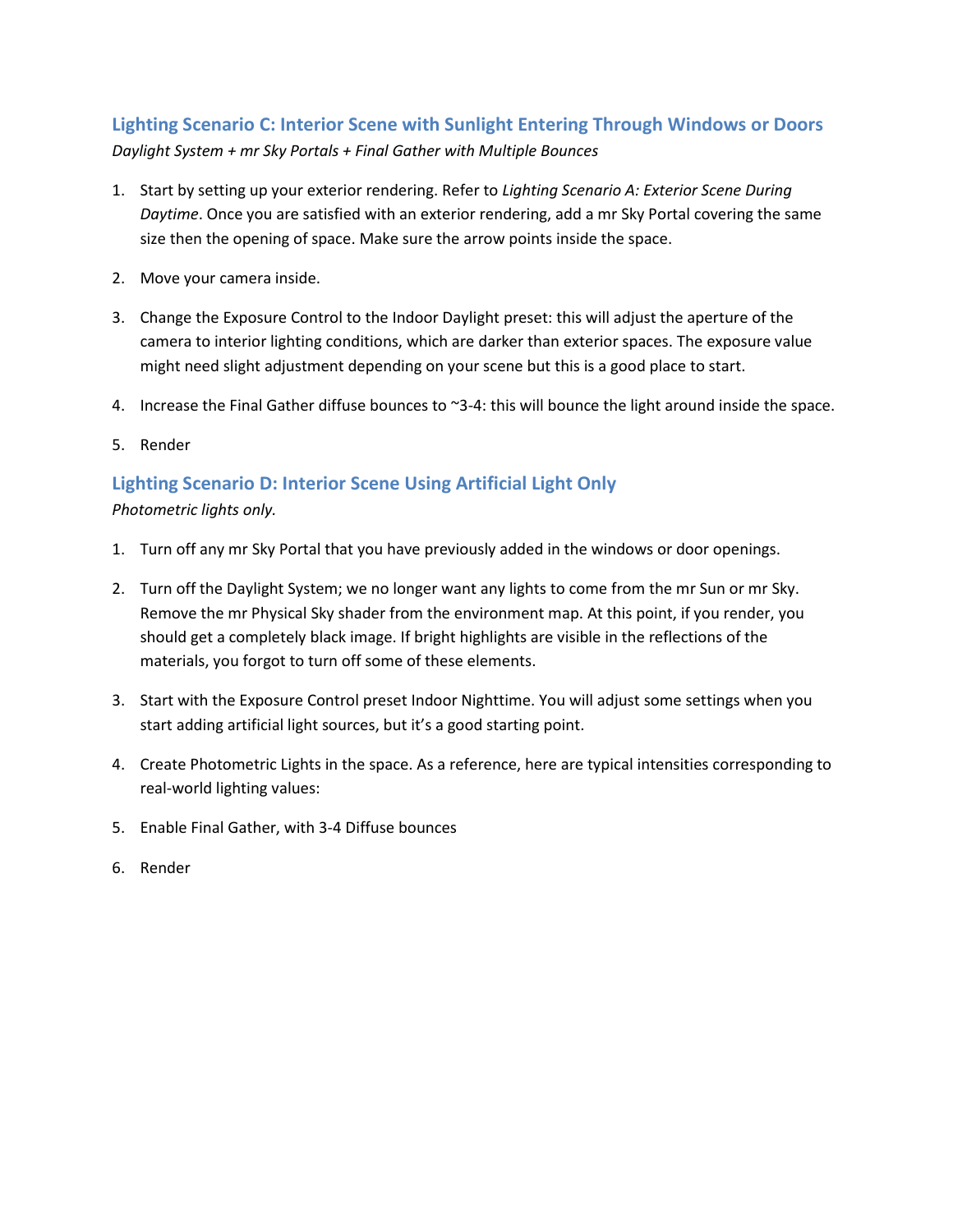#### **Animation Scenario A: Animated Objects and a Still Camera**

One Final Gather File per frame in a first pass (FGM pass).Then interpolate the FGM solution across multiple frames to render the beauty pass.

- 1. In the Render Setup window, Common tab, make sure that you have set the Time Output to be Active Time Segment, Range, or a series of Frames.
- 2. First, you need to render the FGM pass. Open the Render Setup window and navigate to the Indirect Illumination tab, then scroll down to the Reuse section. Set the Mode to One File Per Frame (Best for Animated Objects) and check Calculate FG/GI and Skip Final Rendering. This will enable you to only render the FGM at this point.
- 3. Under the Final Gather Map section, choose Incrementally Add FG Points to Map File and give a name and location to the .fgm file (by default it will be saved under the project folder renderassets; it is a good idea to leave it there).
- 4. Click Generate Final Gather Map File Now or Render. This will start the rendering process of the FGM only and save one .fgm per image. Note: this process may take some time to complete, depending on the length and complexity of your animation sequence.
- 5. Once the FGM rendering process is over, still under the Reuse section, uncheck Calculate FG/GI and Skip Final Rendering. In the Final Gather Map Section, choose Read FG Points Only from Existing Map Files. Click Render. The beauty pass will render using the already calculated FGM file and interpolating over two frames; this will usually take less time than rendering the FGM sequence.

## **Animation Scenario B: Animated Camera and Still Objects (Walkthrough/Fly-by)**

Final Gather Projection first. (FGM pass) Then render the beauty pass. *\*This technique is faster to render since only the FGM needs to be rendered once instead of rendering it for every frame.* 

- 1. In the Render Setup window, Common tab, make sure that you have set the Time Output set to Active Time Segment, Range, or series of Frames.
- 2. First, you need to render the FGM pass. Open the Render Setup window and navigate to the Indirect Illumination tab, Final Gather section. Choose Project Points From Position Along Camera Path. By default the camera path gets divided into nine different segments into which the FG points will be projected and used to calculate the FGM.
- 3. Then, go to the Reuse section and set the Mode to Single File Only (Best for Walkthrough and Stills) and check Calculate FG/GI and Skip Final Rendering. This will render only the FGM at this point.
- 4. Under Final Gather Map, choose Incrementally Add FG Points to Map File and give a name and location to the .fgm file (by default it will be saved under the project folder renderassets; it is a good idea to leave it there).